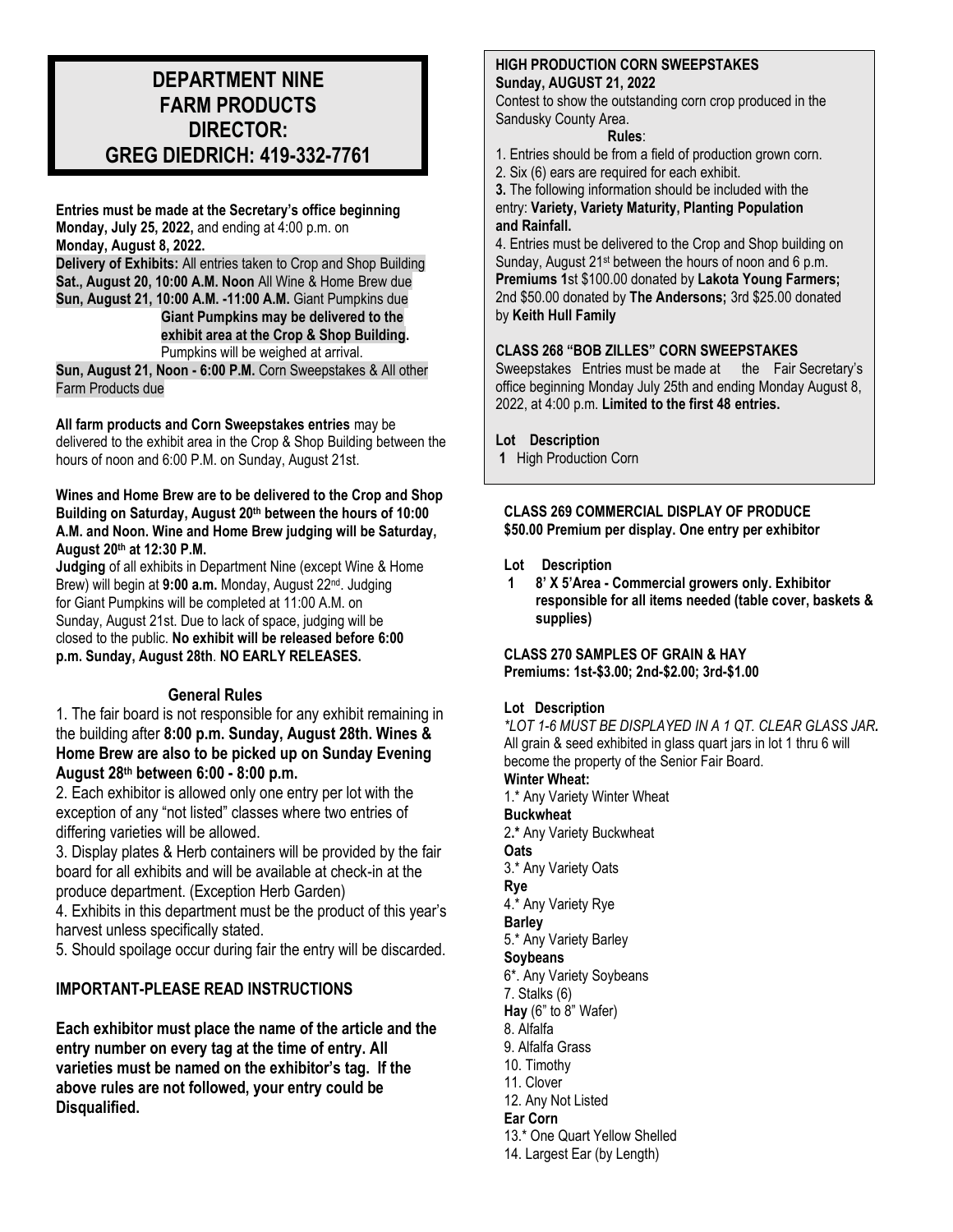#### **Sweet Corn (3 Ears)**

15. White Corn

- 16. Yellow Corn
- 17. Mixed White/Yellow Corn

#### **Popcorn or Ornamental Corn (3 Ears)**

- 18. Yellow Popcorn
- 19. White Popcorn
- 20. Strawberry Popcorn
- 21. Any Color Popcorn Not Listed
- 22. Largest Popcorn Ear (by Length)
- 23. Ornamental (Indian Corn)
- 24. Tallest Stalk of Field Corn
- *BEST OF SHOW HAY Rosette & \$5.00 BEST OF SHOW GRAIN Rosette & \$5.00*

### **CLASS 271 VEGETABLES**

**Premiums: 1st -\$2.50; 2nd -\$1.50; 3rd -\$1.00 Potatoes (3) Lot Description** 1. Kennebec 2. Red Varieties 3. Katahdin 4. Superior 5. Yukon Gold 6. Any Potato Not Listed

7. Largest Potato (1) (by Weight) 8. Sweet Potatoes or Yams *BEST OF SHOW POTATOES Rosette & \$5.00*

# **Onions (3)**

9. Candy 10. Red 11. Bermuda White 12. Sweet Spanish White 13. Sweet Spanish Yellow 14. Any Onion Not Listed 15. Largest Onion (1) (by Weight) *BEST OF SHOW ONIONS Rosette & \$5.00*

## **Carrots (3)**

16. Imperator 17. Baby Spike, Thumbelina, Miniature Variety 18. Chantenay 19. Danvers 20. Any Carrot Not Listed 21. Largest Carrot (1) (by Weight) *BEST OF SHOW CARROTS Rosette & \$5.00*

# **Pickles**

22. Chinese Long Cucumber (1) 23. Three Green Slicers (Cucumber Size) (3) 24. Ten Small Pickling (10) 25. Any Pickle Not Listed (1) 26. Largest Cucumber (1) (by Weight) *BEST OF SHOW PICKLES Rosette & \$5.00*

# **Tomato**

27. Grape Tomatoes (6) 28. Paste Tomato (3) 29. Celebrity (3) 30. Big Boy (3)

31. Better Boy (3) 32. Rutgers (3) 33. Yellow Pear (6) 34. Red Cherry Tomato (6) 35. Early Girl (3) 36. Golden Boy, Lemon Boy, etc. (6) 37. Beefsteak Varieties (3) 38. Juliet Hybrid Tomato (6) 39. Any Tomato Not Listed (3) 40. Any Heirloom Tomato Variety 41. Largest Tomato (1) (by Weight)

# *BEST OF SHOW TOMATO Rosette & \$5.00*

## **Beans (5)**

- 42. Blue Lake
- 43. Golden Wax
- 44. Stringless Green Beans.
- 45. Kentucky Wonder
- 46. Purple String -Any Variety
- 47. Lima Bean (in pod)
- 48. Baby Lima Bean
- 49. Any Bean Not Listed *BEST OF SHOW BEANS Rosette & \$5.00*

### **Peppers**

50. Bell pepper - California Wonder, etc. (3) 51. Pimento, Any Variety (5) 52. Cayenne (10) 53. Chili (10) 54. Hungarian Wax (3) 55. Jalapeno (10) 56. Sweet Banana (3) 57. Any Pepper Not Listed (3) *BEST OF SHOW PEPPERS Rosette & \$5.00*

# **Other Vegetables**

- 58. Green Onions (5) 59. Red Table Beet (3) 60. Any Beet Not Listed (3) 61. Parsnips (3) 62. Turnips (3) 63. Rhubarb (5 stalks without leaves) 64. Kohlrabi (3) 65. Eggplant (1) 66. Cauliflower (1) 67. Celery Cabbage (1) 68. Red Cabbage (1) 69. White Cabbage (1) 70. Largest Head of Cabbage (1) 71. Leek (3 stalks) 72. Endive (1 bunch) 73. Celery (1 bunch) 74. Winter Radishes -Any Variety (1) 75. Red Spring Radishes -Any Variety (3) 76. Largest Sunflower Head 77. Tallest Sunflower (Cut at Ground Level) 78. White Spring Radishes -Any Variety (3) 79. Broccoli (1 bunch) 80. Brussels Sprouts (5) 81. Collards (1 bunch) 82. Garlic (3 bulbs)
	- 83. Kale (1 bunch)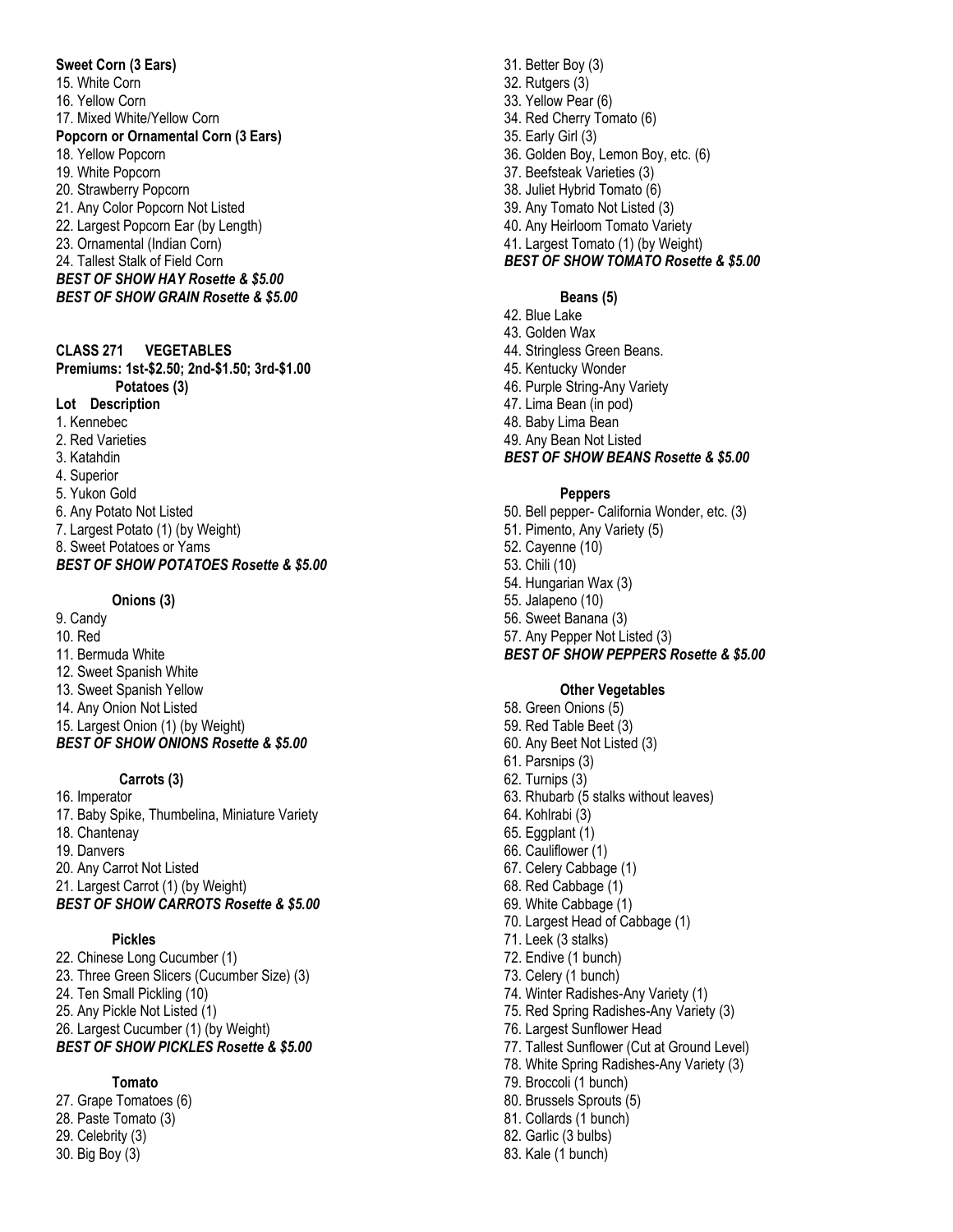84. Okra (5) 85. Asparagus (3 stalks) 86. Rutabaga (2) 87. Spinach (1 bunch) 88. Head Lettuce, Any Variety (1 head) 89. Leaf Lettuce, Any Variety (1 bunch) *BEST OF SHOW VEGETABLES Rosette & \$5.00*

## **Pumpkins**

# *See details for entering Giant Pumpkin Contest - Class 272* 90. Jack-Be-Little or Any Other Miniature Variety 91. Yellow Pie, Sugar, New England 92. White Variety, Lomina, etc. 93. Cinderella, Bush Type 94. Orange Pumpkin Varieties 95. Any Pumpkin Not Listed 96. Largest Pumpkin *BEST OF SHOW PUMPKIN Rosette & \$5.00*

## **Watermelon (1)**

97. Round Striped Watermelon-Crimson Sweet, etc 98. Yellow Doll 99. Oblong Red 100. Sugar Babe 101. Any Watermelon Not Listed 102. Largest Watermelon (by weight) *BEST OF SHOW WATERMELON Rosette & \$5.00*

## **Muskmelon (1)**

103. Honey Dew Type Green Melon 104. Any Orange Melon 105. Any Muskmelon Not Listed 106. Largest Muskmelon (by weight) *BEST OF SHOW MUSKMELON Rosette & \$5.00*

#### **Squash (1)**

107. Acorn 108. Turban 109. Summer Squash, Yellow Crook Neck 110. Summer Squash, Yellow Straight Neck 111. Largest Squash (by weight) 112. Blue Hubbard 113. Buttercup 114. Butternut 115. Banana 116. Zucchini 117. Longest Zucchini (by length) 118. Zucchini (3) not over 10" 119. Spaghetti 120. Any Variety Not Listed *BEST OF SHOW SQUASH Rosette & \$5.00*

# **Gourds**

121. Ornamental Gourds (3) 122. Spoon Gourd (3) 123. Swan (1) 124. Birdhouse (1) 125. Big Apple (1) 126. Dipper (1) 127. Bushel (1)

# *BEST OF SHOW GOURDS Rosette & \$5.00*

**Class 271 Decorative Display of Farm Products (You provide your own basket for lot 130)**

#### **Premiums: 1st \$5.50; 2nd \$3.50; 3rd \$2.50**

128. Mixed Vegetables Display (Tray furnished by fair board) 129. Best Decorated Home-Grown Farm Product 130. Decorative Gourds Displayed in Basket *BEST OF SHOW DECORATIVE DISPLAY OF FARM PRODUCTS Rosette & \$5.00*

## **CLASS 272 GIANT PUMPKIN CONTEST Premiums: 1st \$100.00, 2nd \$50.00, 3rd \$25.00.**

#### **Rules**

- 1. Giant Pumpkins entries may be delivered to the Crop & Shop Building on Sunday, August 21<sup>st</sup>, 2022, between 9:00 A.M. and 11:00 A.M. Pumpkins will be weighed at arrival.
- 2. Each exhibitor must purchase membership ticket or weekly pass.
- 3. Entries must be made at the Secretary's Office beginning July 25, 2022 thru August 8, 2022.
- 4. Entries must be grown by exhibitor
- 5. Each exhibitor is allowed only one entry per lot
- 6. Should spoilage occur during the fair the entry will be discarded.
- 7. The Fair Board is not responsible for any exhibit remaining in the building after 6 P.M. Sunday, August 28, 2022.
- 8. Judges' decision is final.
- 9. No tampering allowed.

# **Lot Description**

1. Giant Pumpkin

# **CLASS 273 FRUIT**

# **Premiums: 1st-\$2.50; 2nd-\$1.50; 3rd-\$1.00**

### **Lot Description**

- **Apples (6)**
- 1. Red Delicious
- 2. Golden Delicious
- 3. Any Variety Not Listed

#### **Crabapple (5)**

4. Any Variety Not Listed

## **Peaches (6)**

5. Any Variety of Peach

# **Pears (5)**

- 6. Bartlett Pears
- 7. Kiefffer
- 8. Seckel
- 9. Any Variety Pear Not Listed

#### **Plums and Prunes (5)** 10. Any Plums and Prune

**Quince (6)** 11. Any Variety of Quince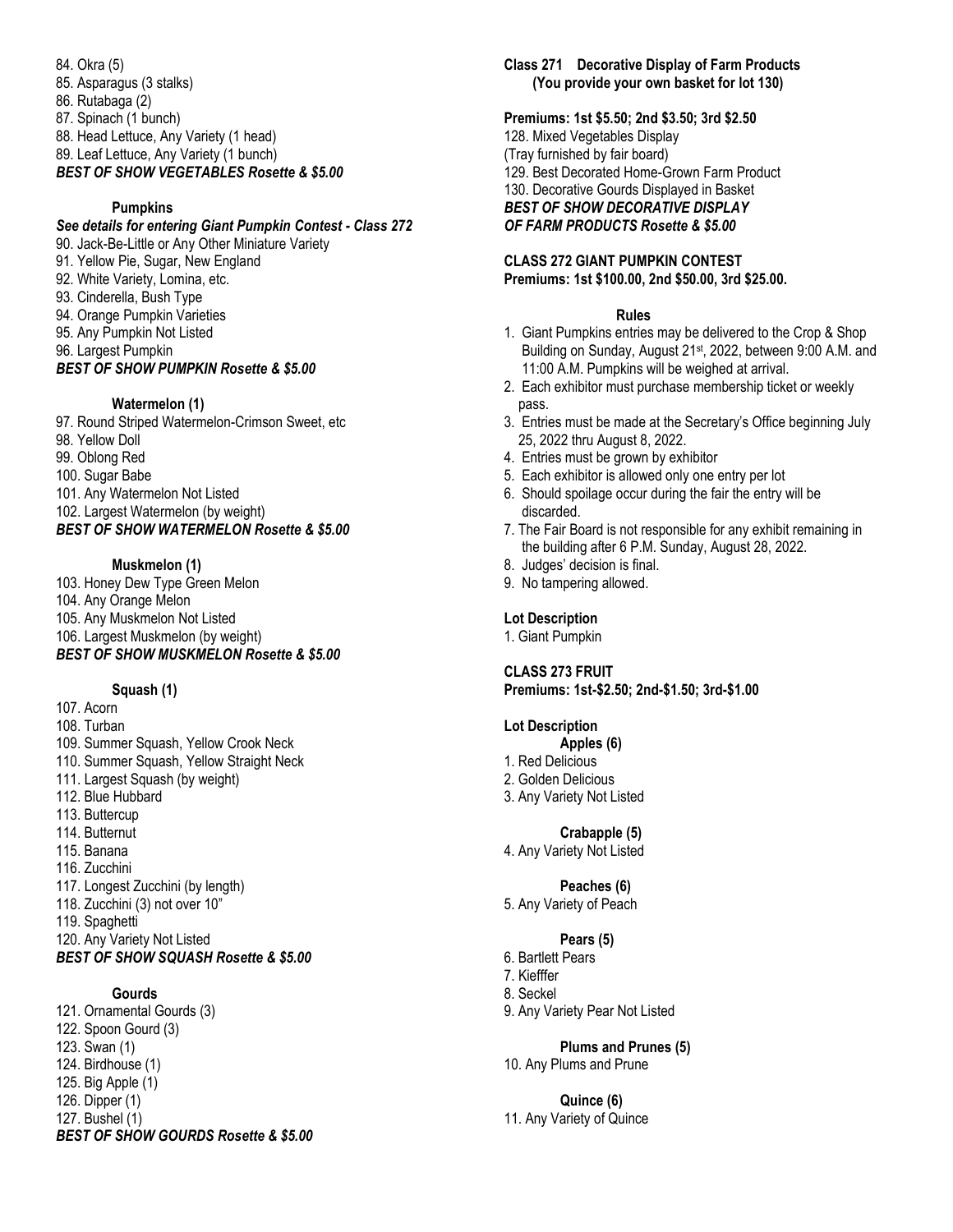# **CLASS 274 - MISCELLANEOUS FARM PRODUCTS**

# **Bee Products**

1. One Pint Comb Honey 2. One Pint Light Honey 3. One Pint Amber Honey

#### **Maple Syrup**

4. One Pint Maple Syrup *BEST OF SHOW MISCELLANEOUS Rosette & \$5.00*

# **CLASS 275 HERBS**

**All herbs will be shown in suitable containers provided by the fair board and will be watered regularly during the fair. Please have bunches tied and ready to place in containers upon arrival.**

**Premiums: 1st-\$2.50; 2nd-\$1.50; 3rd-\$1.00**

## **Lot Description**

- 1. Sweet Basil
- 2. Chives
- 3. Dill
- 4. Oregano
- 5. Thyme
- 6. Sage
- 7. Tarragon
- 8. Rosemary
- 9. Lavender
- 10. Parsley
- 11. Marjoram
- 12. Mint (Note Type on Exhibitor Tag)
- 13. Any Herb Not Listed

#### **Premiums: 1st \$3.50, 2nd \$2.50, 3rd \$1.50**

- 14. Herb product, decorative made from your own herbs, potpourri, Sachet, dried arrangement, etc.
- 15. Herb product, food product made from your own herbs.

#### **Premiums: 1st \$5.00, 2nd \$4.00, 3rd \$3.00**

16. Herb Garden planted in your own container with 4 herbs or more - Container no more than 12" in diameter.

*BEST OF SHOW HERBS Rosette & \$5.00*

## **CLASS 276 EGGS**

**Premiums as follows: 1st-\$3.00; 2nd-\$2.00; 3rd-\$1.50.**

1. Best Dozen White Eggs 2. Best Dozen Brown Eggs 3. Largest Hen Eggs (3) 4. Largest Goose Egg (1) 5. Best Dozen Natural Colored Eggs *BEST OF SHOW EGGS Rosette* & \$5.00

**Premiums as follows: 1st-\$10.00; 2nd-\$7.50; 3rd-\$5.50** *Donated by directors in charge of Dept. 9* 6. Basket of 6 boiled decorated eggs in your own basket

### **CLASS 277 HOMEMADE WINES**

#### **Rules**

**A. Wines are to be delivered to the Crop and Shop Building on Saturday, August 20th , between the hours of 10:00 a.m. and Noon. Wine judging will be Saturday, August 20 th at 12:30 p.m.**

B. Wines may be made from grapes, other fruit, vegetables, grains, or other suitable ingredients. (Must be indicated on exhibitor ticket.) C. No commercial wines or dilutions with commercial wines. D. Containers must be of glass and shall be approximately 1/5 U.S. gallon or about twenty-six ounces. Containers will have wine corks or screw caps and variety labeled on container. E. Wines may have been made any year or blended from any combination of years; however, any container of wine that wins a premium must be permanently disqualified from future exhibition and judging at the Sandusky County Fair. F. Wines shall be judged on color, clarity, bouquet, taste, complexity, body, balance, intensity, and finish.

#### G. **Wines are to be picked up after 6 p.m. and before 8:00 p.m. on Sunday, August 28th**.

H. Each exhibitor is allowed only one entry per lot with the exception of any "not listed" classes where two entries of differing varieties will be allowed.

#### **Premiums as follows (except as noted): 1st-\$3.50; 2nd-\$2.00; 3rd-\$1.25**

#### **Lot Description**

- 1. Dry White Wine from Grapes
- 2. Sweet White Wine from Grapes
- 3. Red Dry Wine from Grapes
- 4. Red Sweet Wine from Grapes
- 5. Rose Wine from Grapes
- 6. White/Rose from Flower Petals Only
- 7. Blueberry
- 8. Cherry
- 9. Dandelion
- 10. Elderberry
- 11. Raspberry
- 12. Sparkling Wines and Coolers

13. Any Variety Wine Not Listed (Please Name) (limit of 2 entries) *BEST WINE* **(Selected from all 1st place winners-\$50.00 Donated by Firelands Winer) The winning bottle will become property of the Sandusky Co. Ag Society**